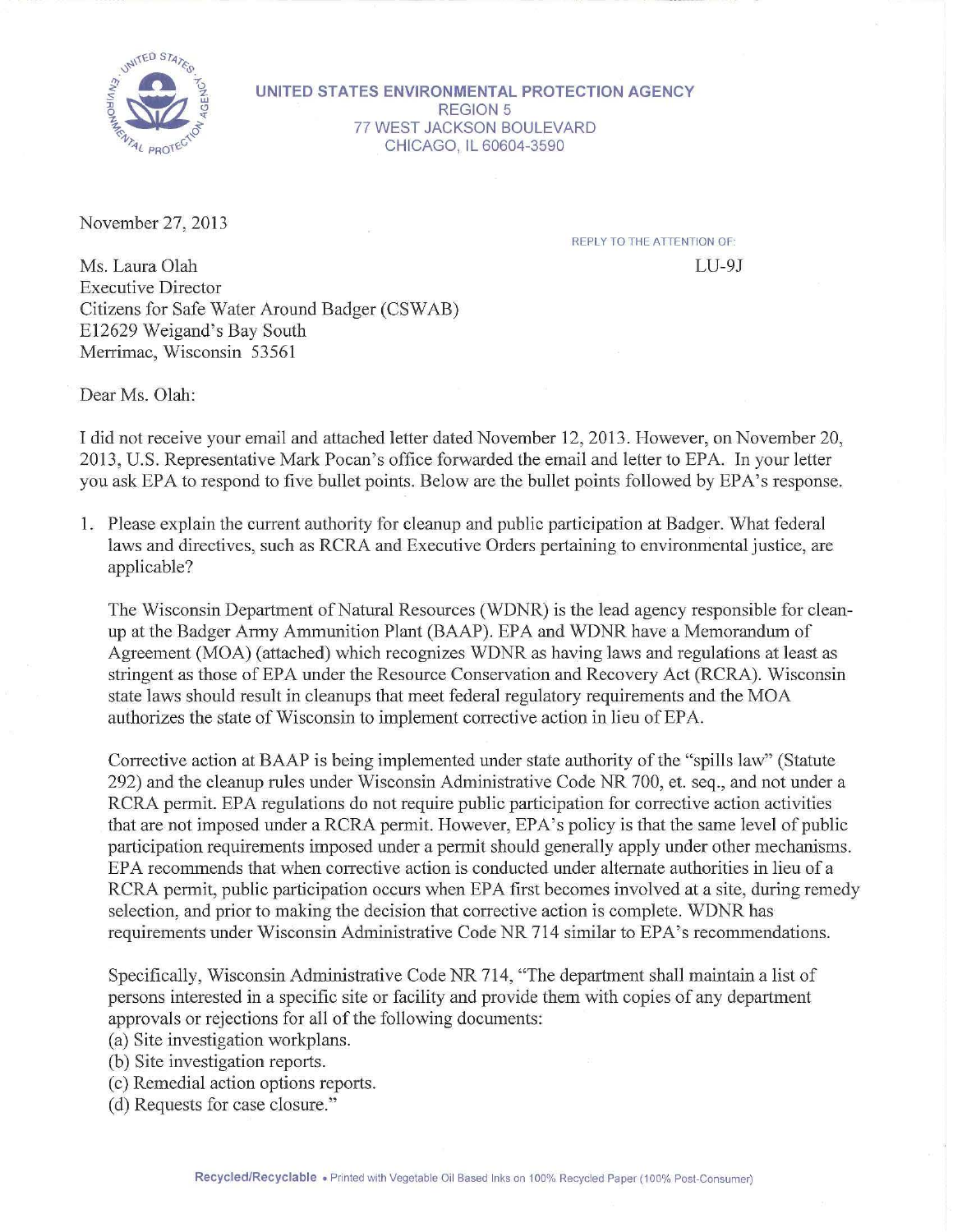WDNR has been meeting or exceeding the public participation activities under Wisconsin Administrative Code NR 714. Also, please see the response to bullet 5.

With respect to Environmental Justice (EJ) concerns at BAAP, the BAAP area does not meet the criteria that EPA uses to identify locations where EJ may be an issue. Also, even if the BAAP area met EJ criteria, EPA's recommendations for increased public participation would likely be met by WDNR's current public participation activities.

2. Why have previous permit modifications been publicly noticed with opportunities for public comment while this most recent modification did not?

Corrective action at BAAP is not being conducted under a permit and there are no permit modifications associated with BAAP corrective action. The groundwater monitoring plan modification approved by WDNR on September 5, 2013, was not a permit modification. As an authorized state, WDNR manages public participation at BAAP and has been providing public participation opportunities in accordance with Wisconsin Administrative Code NR 714. In addition, WDNR has provided several public participation opportunities this year for corrective action activities (see response to bullet 5 below). It is not the general practice of WDNR or EPA to provide public participation for revisions to approved monitoring plans.

- Also, in 2012, a 45 day public comment period (extended to 55 days in response to a request from a RAB member) was held from February 15 to April 12 for the Army's Alternative Feasibility Report for Groundwater. The flexibility to modify the groundwater monitoring program was described during the public outreach process for this document. Comments were received, considered and responded to prior to the State's issuance of the June 28, 2012 "Final Determination of Feasibility for an Alternative Groundwater Remedial Strategy at and near the Badger Army Ammunition Plant." Comments received about residential well testing were addressed by WDNR in the Final Determination.
- 3. How can the EPA assist in facilitating and securing an opportunity for public participation and formal comment on all permit modifications (including this most recent) and other decision-making that impacts the environmental health of our community?

Corrective action at BAAP is not being conducted under a permit and there are no permit modifications associated with BAAP corrective action. WDNR has been providing public participation opportunities in accordance with Wisconsin Administrative Code NR 714, and has provided public participation opportunities beyond the Code requirements. In addition, WDNR has provided several public participation opportunities this year (see response to bullet 5 below). Also, the Army will be holding a public meeting in December, 2013 to provide an update on corrective action activities (including groundwater monitoring) at BAAP. WDNR staff will be in attendance and public comments will be accepted at this meeting.

Also, the groundwater monitoring plan modification approval contained a Notification of Appeal Rights. This notification provided for requests for a contested case hearing pursuant to section 227.42, Wisconsin Statutes for the modification approval. However, the time frame for requesting a contested case has passed at this point.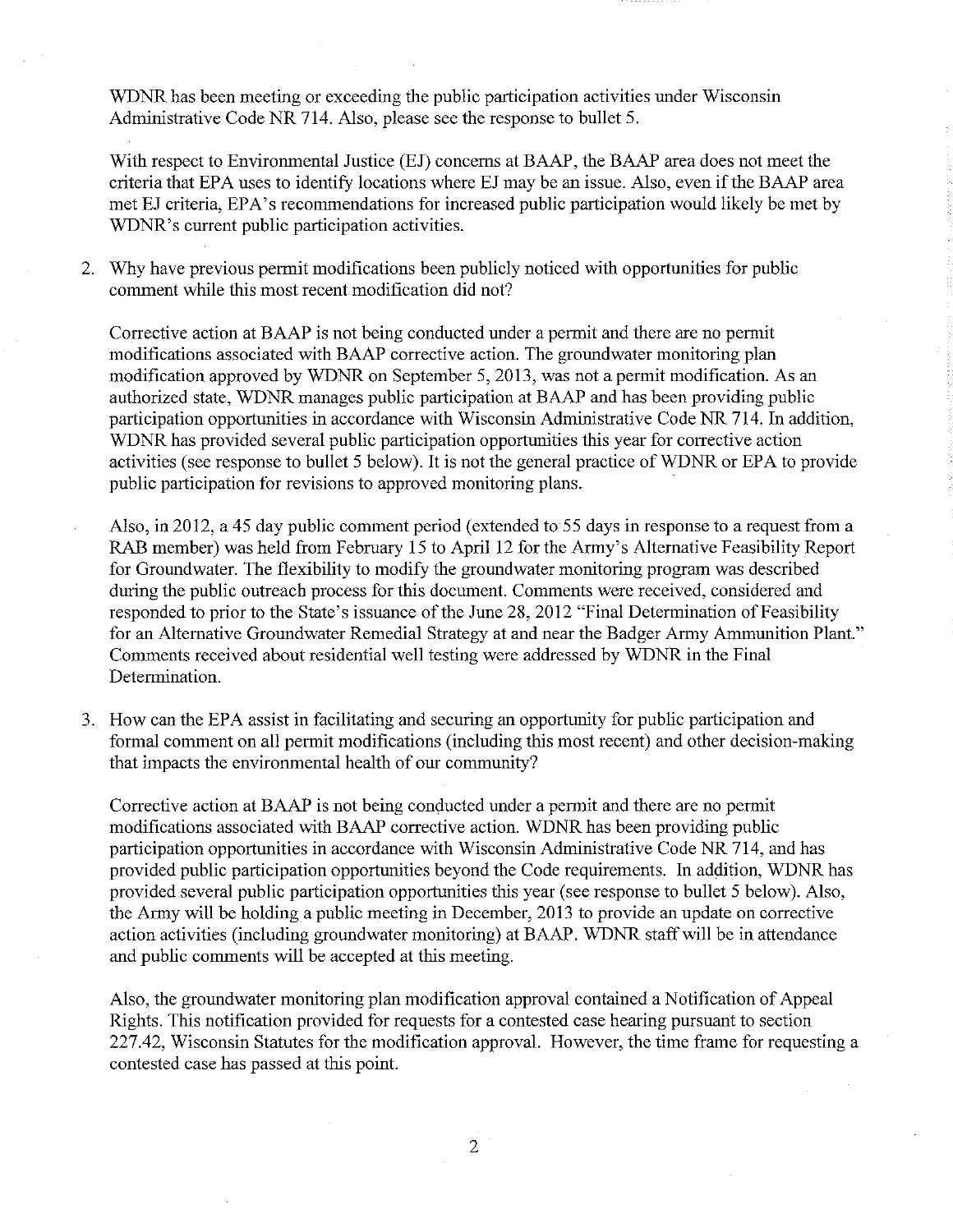4. Do you know why the RAB members were not informed and did not have an opportunity to comment?

The modification to the groundwater monitoring program was not covered by the public participation requirements of Wisconsin Administrative Code NR 714. However the RAB members were informed about the WDNR approval of the modification request in an email from Debra K. Fawcett on September 16, 2013.

5. For 20 years, we had regular RAB meetings with agendas, presentations, and opportunities for open discussion but this has ended. For a while we received written updates from the Army but even this has been discontinued. Will the EPA support the restoration of board meetings?

In a letter dated February 7, 2013, to RAB members, the Army stated that due to the limited number of remediation decisions remaining in the BAAP enviromnental restoration program, and the goal of opening up input into the decision-making process to a more representative cross-section of the impacted community, the Army, in conjunction with WDNR and the EPA, has determined that in the future public meetings will be held on an as needed-basis to accommodate any remaining remediation decisions. The letter states, "At these future meetings, information regarding restoration activities will be presented to existing RAB members together with the public at large, and both RAB members and the public will have an equal opportunity to ask questions and offer comments in an open-house style enviromnent. In addition, meetings may also be held by Army, by WDNR, or jointly to discuss other activities that have an impact on the surrounding community or to update the public on remedies already in place which require monitoring."

EPA notes that the following public participation activities associated with BAAP have taken place in 2013:

- February 7 March 11, 2013 Public comment period on the Alternative Feasibility Report for the Settling Ponds.
- February 20, 2013 Public information meeting on the Alternative Feasibility Report for the Settling Ponds.
- June 18, 2013 Public notice of Final Creek settling ponds and spoils disposal area remedy selection.
- June 26, 2013 Public information meeting on Final Creek settling ponds and spoils disposal area remedy selection.
- July 15- August 30,2013- BAAP Master Plan comment period.
- July 31, 2013 Public information meeting on BAAP Master Plan.
- November 8, 2013 Response to public comments on BAAP Master Plan posted.

EPA believes that WDNR is providing adequate public participation that is consistent with what EPA would provide for an EPA lead site. In addition, the Army will be holding a public meeting on December II, 2013 to provide an update on corrective action activities (including groundwater) at BAAP. WDNR staff will be in attendance, and public comments will be accepted at this meeting.